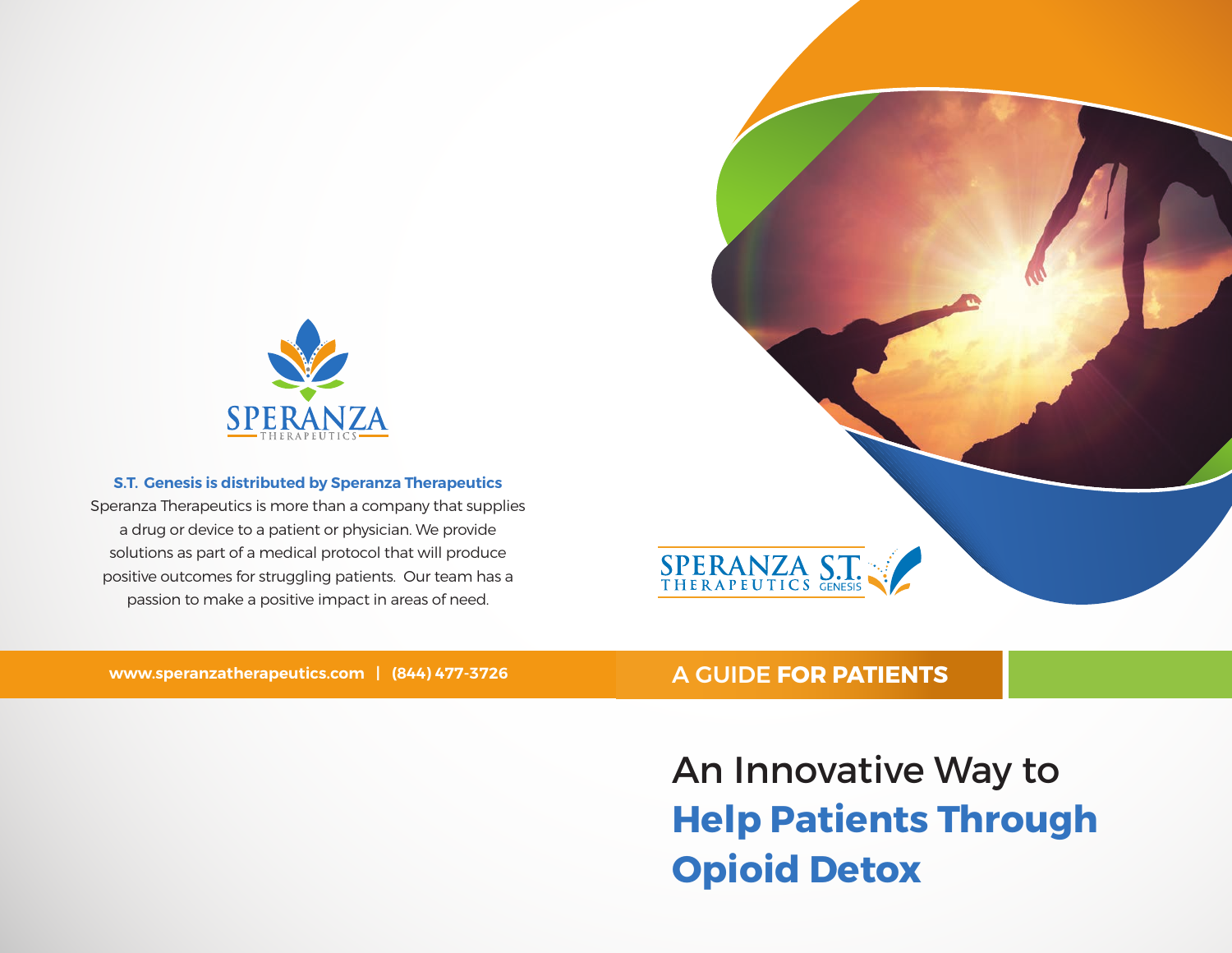

# A new treatment to help patients through detox

Quitting opioids can be hard. Many people will not quit because of the fear of painful withdrawal symptoms. A new detox device is available to help.

# Symptoms relieved by S.T. GenesisЮ  $\bigwedge$  Difficulty sleeping Vomiting  $\left(\bigvee\right)$  Sweating Muscle and stomach Tremors cramps Anxiety **Increased heart rate** Joint pain

## **S.T. Genesis: a noninvasive, detox device**

S.T. Genesis is an FDA-cleared, neuromodulation device. Neuromodulation is technology that acts directly with nerves. The device uses nerve stimulation to reduce the symptoms of opioid withdrawal. Applied in the provider's office, it can be used in inpatient or outpatient treatment settings.



# How fast does it work?

Patients can feel the device working immediately. The patient's discomfort from withdrawal may lessen within the first 20 minutes after S.T. Genesis is applied.



#### **IMPORTANT TO KNOW:**

The opioid withdrawal management provided by S.T. Genesis is not a standalone treatment for opioid use disorder. A post-detoxification care plan is required to avoid relapse.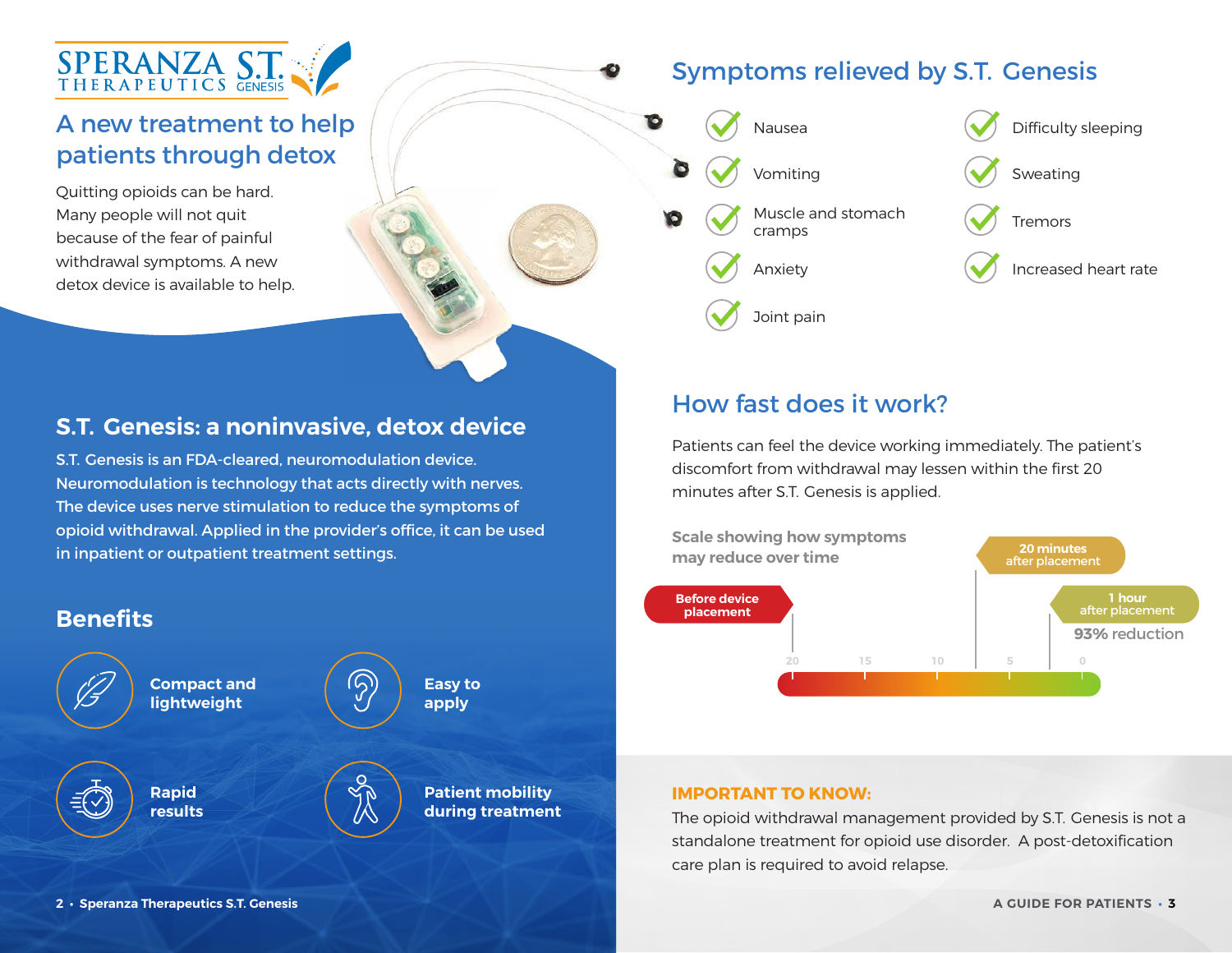# How does it work?



- **1.** Arrive at your provider's office to begin detox.
- **2.** S.T. Genesis is placed behind the left ear, and four small electrodes are attached to the earlobe and outer ear.
- **3.** The device gives low-level electrical pulses to the ear.
- **4.** The pulses work with the nerves in the ear to send signals to the part of the brain responsible for pain and anxiety.
- **5.** Withdrawal symptoms can be greatly reduced within 20 minutes.



# **How is S.T. Genesis different than medication for detox?**

Certain nerves create many of the uncomfortable symptoms of withdrawal. By applying direct stimulation to these nerves, S.T. Genesis may provide a rapid reduction in symptoms compared to traditional medications. It offers consistent relief for the duration of its use.



**LENGTH OF TREATMENT: 5 consecutive days**





# **PROCEDURE TIME:**

Application = **5-10 minutes**

Patients are monitored for at least 60 minutes after the device is applied and daily while the device is in use.

#### **DEMOVAL:**

The device is removed at your provider's office on day 5. If you are unable to return on day 5, please contact your provider for instructions. **S.T. Genesis may not be worn for longer than 5 days** (120 hours).

#### **CARE:**

ାରି

阍

Wear the device for the entire time. If the device is removed early, withdrawal symptoms may return.

# Keep the device dry.

Contact your provider's office if there are any problems with the device or if you have any side effects. S.T. Genesis is a single-use device and must be disposed of at a medical facility.